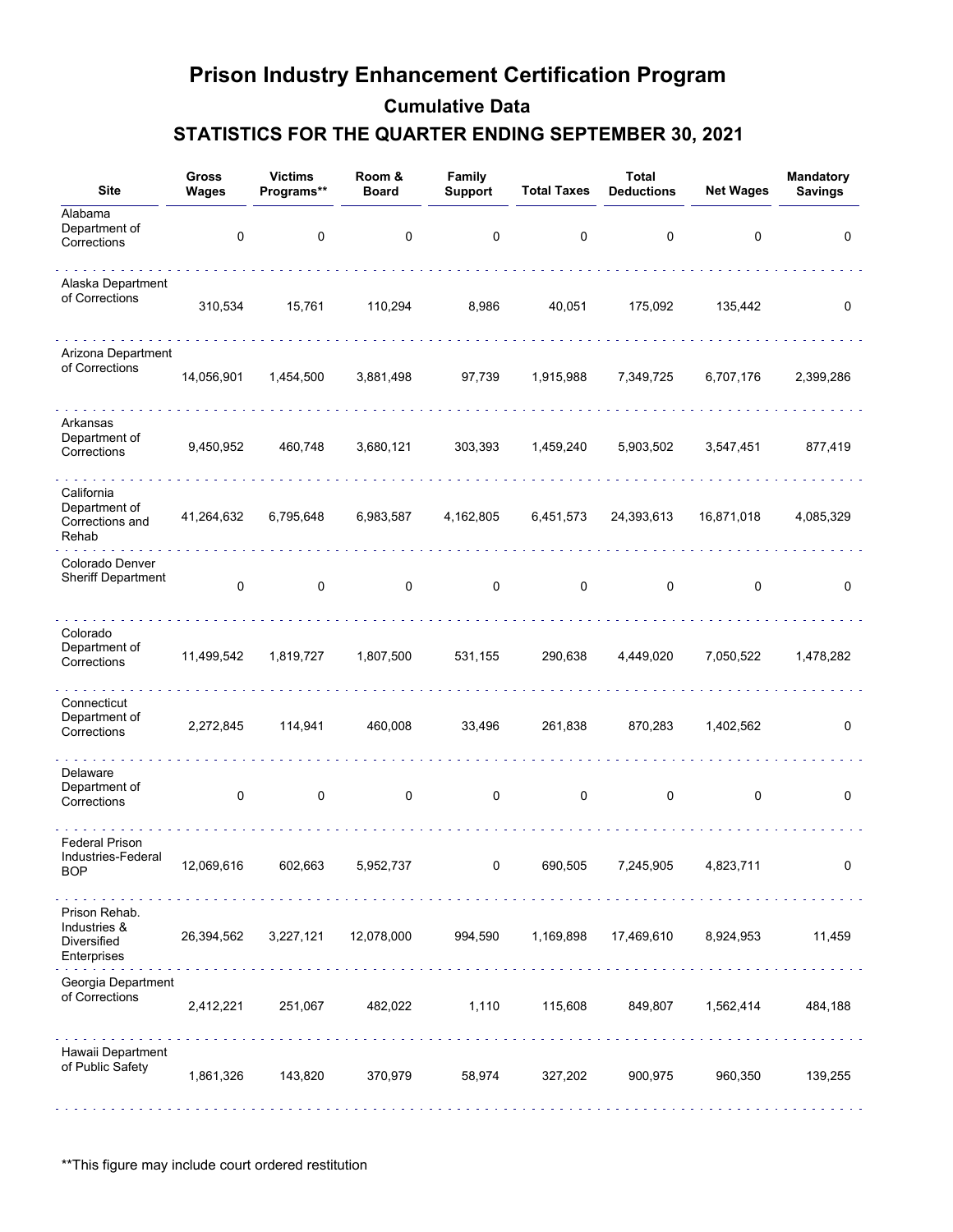| <b>Site</b>                                              | <b>Gross</b><br><b>Wages</b> | <b>Victims</b><br>Programs**                   | Room &<br><b>Board</b> | Family<br><b>Support</b>       | <b>Total Taxes</b> | Total<br><b>Deductions</b> | <b>Net Wages</b> | <b>Mandatory</b><br><b>Savings</b> |
|----------------------------------------------------------|------------------------------|------------------------------------------------|------------------------|--------------------------------|--------------------|----------------------------|------------------|------------------------------------|
| Idaho Department of<br>Correction                        | 29,461,934                   | 2,034,016                                      | 8,200,115              | 656,177                        | 4,336,679          | 15,226,987                 | 14,234,947       | 2,862,586                          |
| Indiana Department<br>of Correction                      | 50,614,631                   | 5,148,324                                      | 20,599,965             | 321                            | 6,271,642          | 32,020,252                 | 18,594,379       | 9,913,721                          |
| lowa Department of<br>Corrections                        | 62,517,045                   | 10,882,692                                     | 25,291,638             | 4,007,849                      | 11,846,784         | 52,028,963                 | 10,488,082       | 3,021,621                          |
| Kansas Department<br>of Corrections                      | 151,669,958                  | 7,268,464                                      | 37, 151, 139           | 734,282                        | 25,450,386         | 70,604,270                 | 81,065,688       | 6,585,635                          |
| Kentucky<br>Department of<br>Corrections                 | 0                            | $\mathbf 0$                                    | $\mathbf 0$            | $\mathbf 0$                    | $\mathbf 0$        | $\mathbf 0$                | 0                | 0                                  |
| Louisiana<br>Department of<br>Public Safety and<br>Corrs | 1,736,179                    | 157,246                                        | 471,618                | 0                              | 264,948            | 893,812                    | 842,367          | 187,237                            |
| Maine Department<br>of Corrections                       | 1,454,719                    | 71,771                                         | 257,595                | 46,500                         | 78,871             | 454,737                    | 999,982          | 3,202                              |
| Maryland Division of<br>Correction                       | 933,019                      | 106,832                                        | 279,264                | 8,827                          | 71,491             | 466,414                    | 466,605          | 2,706                              |
| Michigan State<br>Industries; Michigan<br><b>DOC</b>     | 0                            | $\pmb{0}$                                      | $\mathbf 0$            | $\mathbf 0$                    | $\mathbf 0$        | $\mathbf 0$                | $\pmb{0}$        | 0                                  |
| Hennepin County<br><b>Adult Correctional</b><br>Facility | 1,689,499                    | $\mathbf 0$                                    | 646,915                | 32,956                         | 14,307             | 694,178                    | 995,321          | 0                                  |
| Minnesota<br>Department of<br>Corrections                | 101,548,056                  | dia analahana analahana analahana<br>7,332,922 | 49,266,290             | and and and and a<br>7,569,970 | 7,969,549          | 72,138,731                 | 29,409,325       | 288,433                            |
| Mississippi Prison<br><b>Industries Corp</b>             | 3,096,245                    | 289,445                                        | 873,432                | 134,153                        | 25                 | 1,297,055                  | 1,799,190        | 0                                  |
| Missouri Department<br>of Corrections                    | 785,341                      | 39,267                                         | 196,338                | 59,229                         | 91,963             | 386,797                    | 398,544          | 0                                  |

\*\*This figure may include court ordered restitution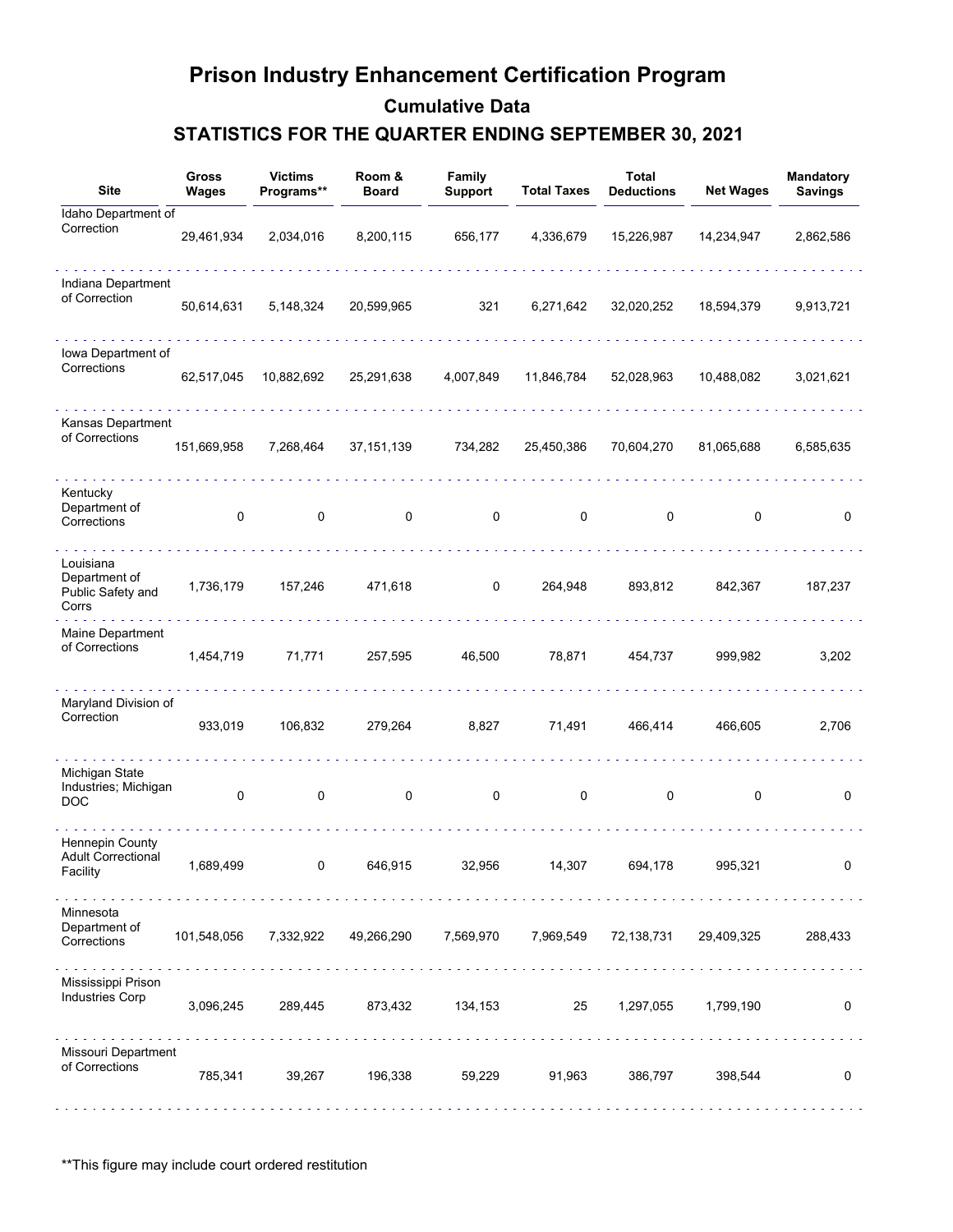| <b>Site</b>                                                   | Gross<br>Wages | <b>Victims</b><br>Programs** | Room &<br><b>Board</b>                          | Family<br><b>Support</b>   | <b>Total Taxes</b> | <b>Total</b><br><b>Deductions</b> | <b>Net Wages</b> | <b>Mandatory</b><br><b>Savings</b> |
|---------------------------------------------------------------|----------------|------------------------------|-------------------------------------------------|----------------------------|--------------------|-----------------------------------|------------------|------------------------------------|
| Montana<br>Department of<br>Corrections                       | 747,780        | 91,410                       | 288,151                                         | 65,166                     | 83,897             | 528,625                           | 219,155          | 17,426                             |
| Nebraska<br>Department of<br>Correctional Services 22,998,885 |                | 1,155,097                    | 4,994,097                                       | 2,955,608                  | 3,378,065          | 12,482,868                        | 10,516,017       | 3,037,639                          |
| Nevada Department<br>of Corrections                           | 30,422,920     | 1,517,119                    | 8,373,571                                       | 472,111                    | 2,183,705          | 12,546,505                        | 17,876,415       | 96,550                             |
| New Hampshire,<br><b>Belknap County</b><br>Dept of Corrs      | 121,555        | 5,811                        | 41,317                                          | 906                        | 15,922             | 63,957                            | 57,598           | 0                                  |
| New Hampshire,<br><b>Strafford County</b><br>Dept of Corrs    | 3,549,586      | 177,843                      | 1,966,600                                       | 14,500                     | 41,753             | 2,200,697                         | 1,348,889        | 502,692                            |
| New Mexico<br>Corrections<br>Department                       | 64,358         | 10,203                       | 0                                               | 2,696                      | 5,381              | 18,280                            | 46,078           | 0                                  |
| North Carolina<br>Department of<br>Correction                 | 11,200,070     | 578,403                      | 2,743,091                                       | 486,614                    | 1,929,551          | 5,737,659                         | 5,462,411        | 7,964                              |
| North Dakota Dept<br>of Corrs and<br>Rehabilitation           | 1,345,244      | 67,329                       | 598,122                                         | 217,271                    | 129,485            | 1,012,208                         | 333,036          | 50,899                             |
| Ohio Department of<br>Rehabilitation and<br>Corrections       | 83,075         | 16,598                       | 21,786                                          | 93                         | 15,432             | 53,909                            | 29,166           | 0                                  |
| Oklahoma<br>Department of<br>Corrections                      | 6,148,423      | 293,007                      | 1,901,288                                       | 188,543                    | 979,005            | 3,361,844                         | 2,786,580        | 379,896                            |
| <b>Oregon Corrections</b><br>Enterprises                      | 15,846,752     | and a shareholder<br>787,338 | 9,899,763                                       | and a share and<br>689,349 | 1,224,608          | 12,601,058                        | 3,245,694        | 0                                  |
| South Carolina<br>Department of<br>Corrections                |                |                              | 177,895,673  33,146,236  29,161,043  17,340,083 |                            |                    | 21,715,268 101,362,630            | 76,533,043       | 15,842,996                         |
| South Dakota<br>Department of<br>Corrections                  | 15,399,126     | 923,715                      | 5,324,730                                       | 923,775                    | 2,357,392          | 9,529,612                         | 5,869,513        | 230,273                            |

\*\*This figure may include court ordered restitution